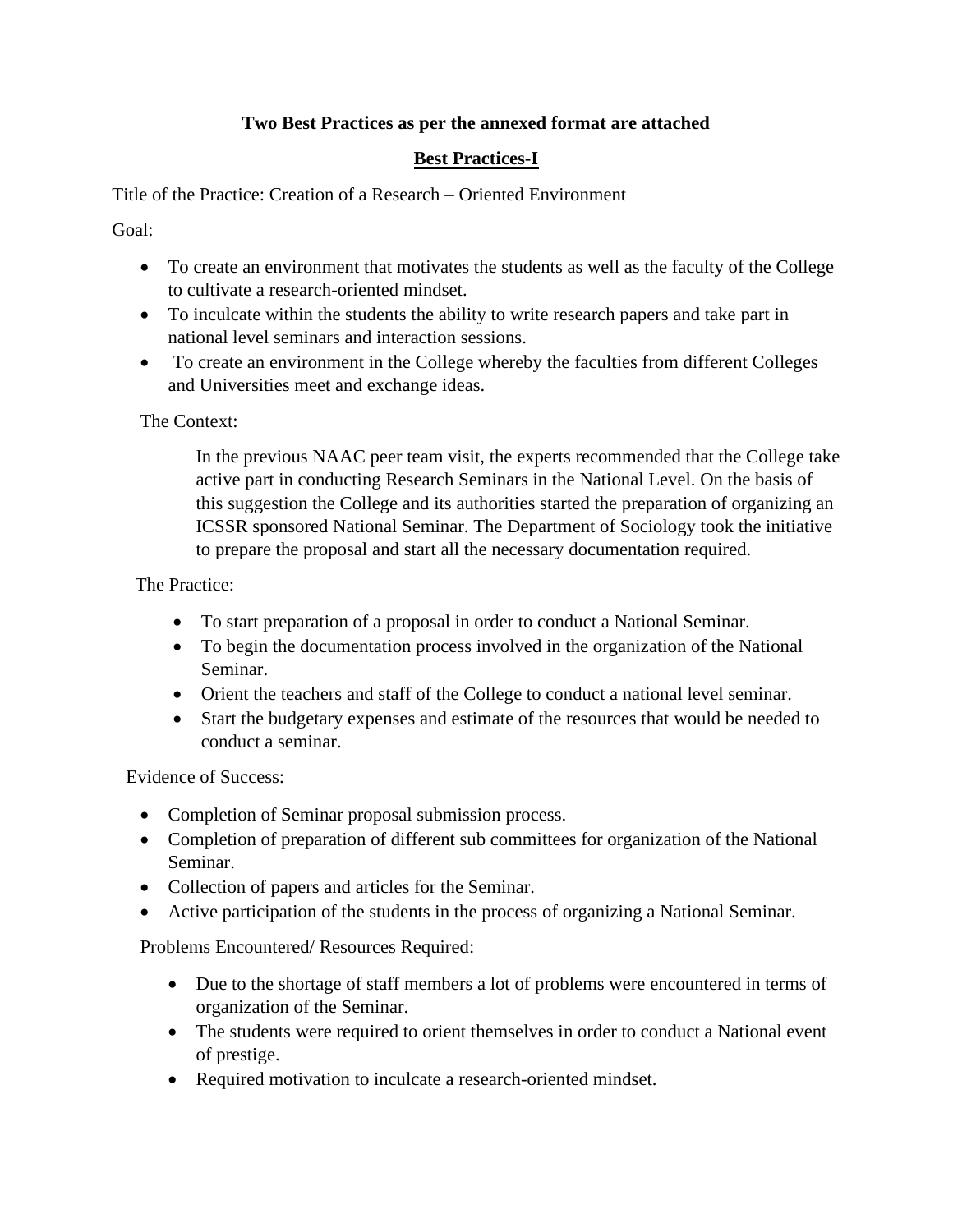• Required human resources to complete the wide array of tasks that were involved in completion of the entire process.

Contact Details:

Name of the Principal: Dr. Mouchumi Gogoi Name of the Institution: Tingkhong College City: Tingkhong (Dibrugarh), Assam Pin Code: 786612 Accredited Statues: B (Cycle – II) Phone: 9864459929 Website: www.tingkhongcollege.edu.in Email: [Tingkhongcollege@gmail.com](mailto:Tingkhongcollege@gmail.com)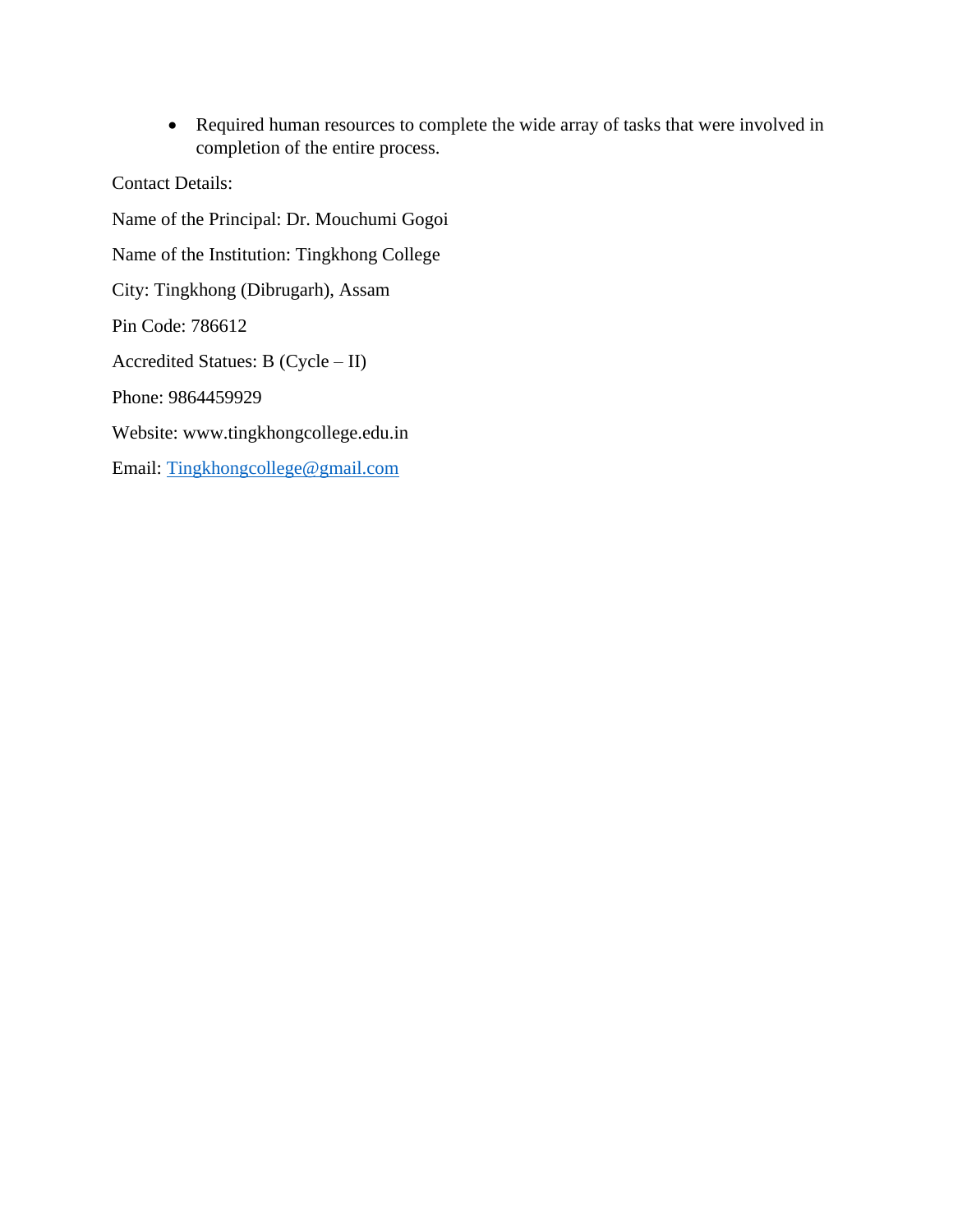### **Best Practice – II**

Title of the Practice: Invitation of Distinguished Faculty.

Goal:

- To break monotony in the classroom.
- To encourage faculty exchange programs.
- To establish a cordial relationship between different colleges in the neighbouring areas.
- To create an innovate teaching- learning process.

The Context:

- To create a study culture among the students.
- To expose the students to a wider spectrum of knowledge.

The Practice:

- The College has conducted several MoUs with different neighbouring Colleges in order to develop a collaborative environment for teacher exchange program.
- To develop different models of teacher exchange programs whereby the students benefit from a newer approach to learning.
- Encourage all the departments to conduct inter college and inter departmental faculty exchange programs.
- Encourage and extend all help possible to promote the teaching-learning process.

Evidence of Success:

- Increased participation of students in classroom activities.
- Better performance of the students.

Problems Encountered/ Resources Required:

- Non-availability of financial resources.
- Less number of teaching faculty.

Contact Details:

Name of the Principal: Dr. Mouchumi Gogoi

Name of the Institution: Tingkhong College

City: Tingkhong (Dibrugarh), Assam

Pin Code: 786612

Accredited Statues: B (Cycle – II)

Phone: 9864459929

Website: www.tingkhongcollege.edu.in